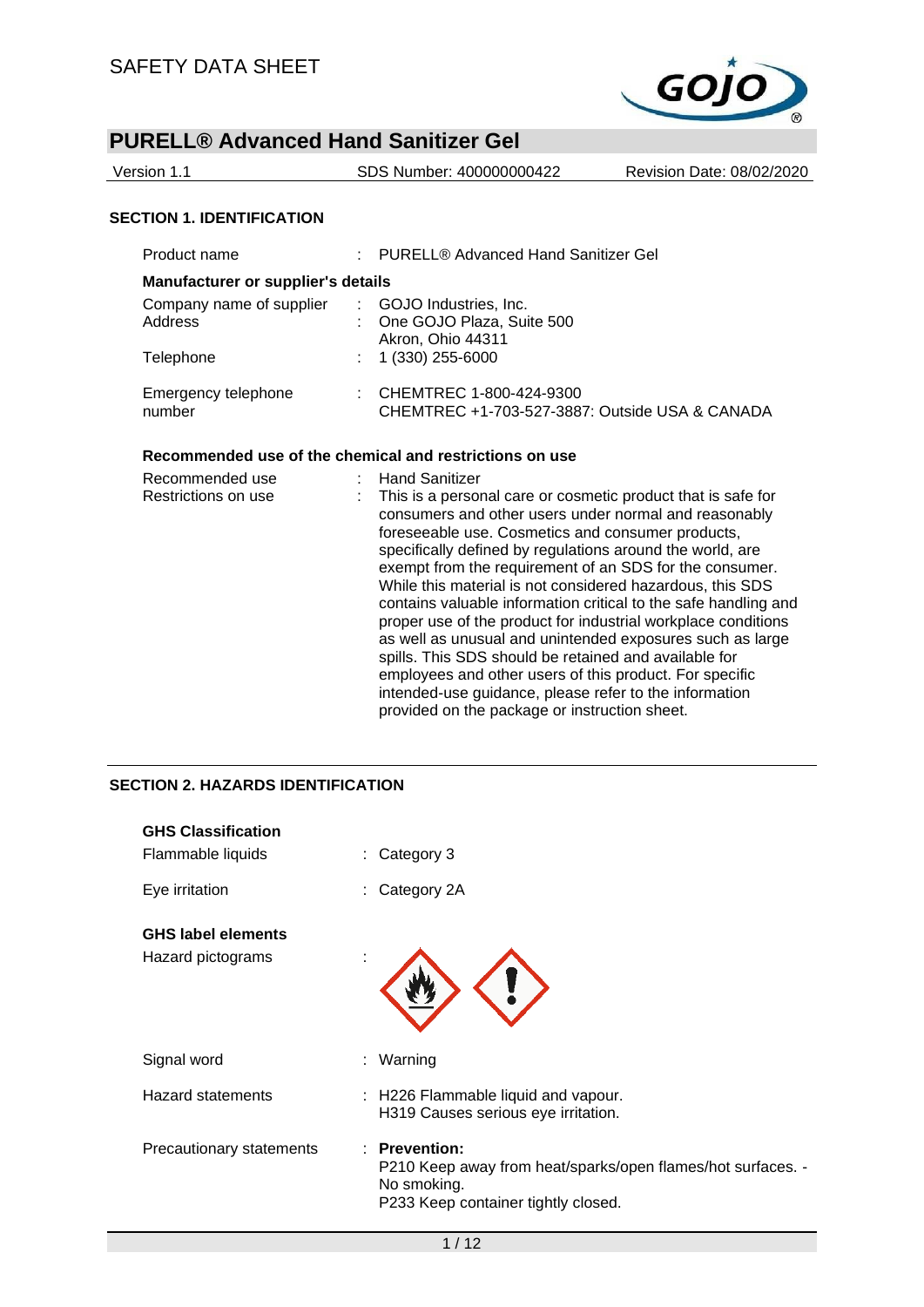

| Version 1.1          | SDS Number: 400000000422                                                                                                                                                                                                                                                                                                                                                                                                                                                                                                                                                                                                                                                                                                                                                                                                 | Revision Date: 08/02/2020 |
|----------------------|--------------------------------------------------------------------------------------------------------------------------------------------------------------------------------------------------------------------------------------------------------------------------------------------------------------------------------------------------------------------------------------------------------------------------------------------------------------------------------------------------------------------------------------------------------------------------------------------------------------------------------------------------------------------------------------------------------------------------------------------------------------------------------------------------------------------------|---------------------------|
|                      | P240 Ground/bond container and receiving equipment.<br>P241 Use explosion-proof electrical/ventilating/lighting/<br>equipment.<br>P242 Use only non-sparking tools.<br>P243 Take precautionary measures against static discharge.<br>P280 Wear eye protection/face protection.<br><b>Response:</b><br>P305 + P351 + P338 IF IN EYES: Rinse cautiously with water<br>for several minutes. Remove contact lenses, if present and easy<br>to do. Continue rinsing.<br>P337 + P313 If eye irritation persists: Get medical advice/<br>attention.<br>P370 + P378 In case of fire: Use dry sand, dry chemical or<br>alcohol-resistant foam for extinction.<br>Storage:<br>P403 + P235 Store in a well-ventilated place. Keep cool.<br>Disposal:<br>P501 Dispose of contents/ container to an approved waste<br>disposal plant. |                           |
| <b>Other hazards</b> |                                                                                                                                                                                                                                                                                                                                                                                                                                                                                                                                                                                                                                                                                                                                                                                                                          |                           |

None known.

#### **SECTION 3. COMPOSITION/INFORMATION ON INGREDIENTS**

#### **Hazardous components**

| Chemical name     | CAS-No. | Concentration (%) |
|-------------------|---------|-------------------|
| Ethyl Alcohol     | 64-17-5 | $>= 60 - 70$      |
| Isopropyl Alcohol | 67-63-0 | $>= 1 - 5$        |

## **SECTION 4. FIRST AID MEASURES**

| General advice                                                    | : In the case of accident or if you feel unwell, seek medical<br>advice immediately.<br>When symptoms persist or in all cases of doubt seek medical<br>advice.        |
|-------------------------------------------------------------------|-----------------------------------------------------------------------------------------------------------------------------------------------------------------------|
| If inhaled                                                        | : If inhaled, remove to fresh air.<br>If symptoms persist, call a physician.                                                                                          |
| In case of skin contact                                           | : Wash with water and soap as a precaution.<br>Get medical attention if irritation develops and persists.                                                             |
| In case of eye contact                                            | : In case of contact, immediately flush eyes with plenty of water<br>for at least 15 minutes.<br>If easy to do, remove contact lens, if worn.<br>Seek medical advice. |
| If swallowed                                                      | : If swallowed, DO NOT induce vomiting.<br>Rinse mouth with water.<br>Obtain medical attention.                                                                       |
| Most important symptoms<br>and effects, both acute and<br>delayed | : Causes serious eye irritation.                                                                                                                                      |
| Protection of first-aiders                                        | : First Aid responders should pay attention to self-protection<br>and use the recommended protective clothing                                                         |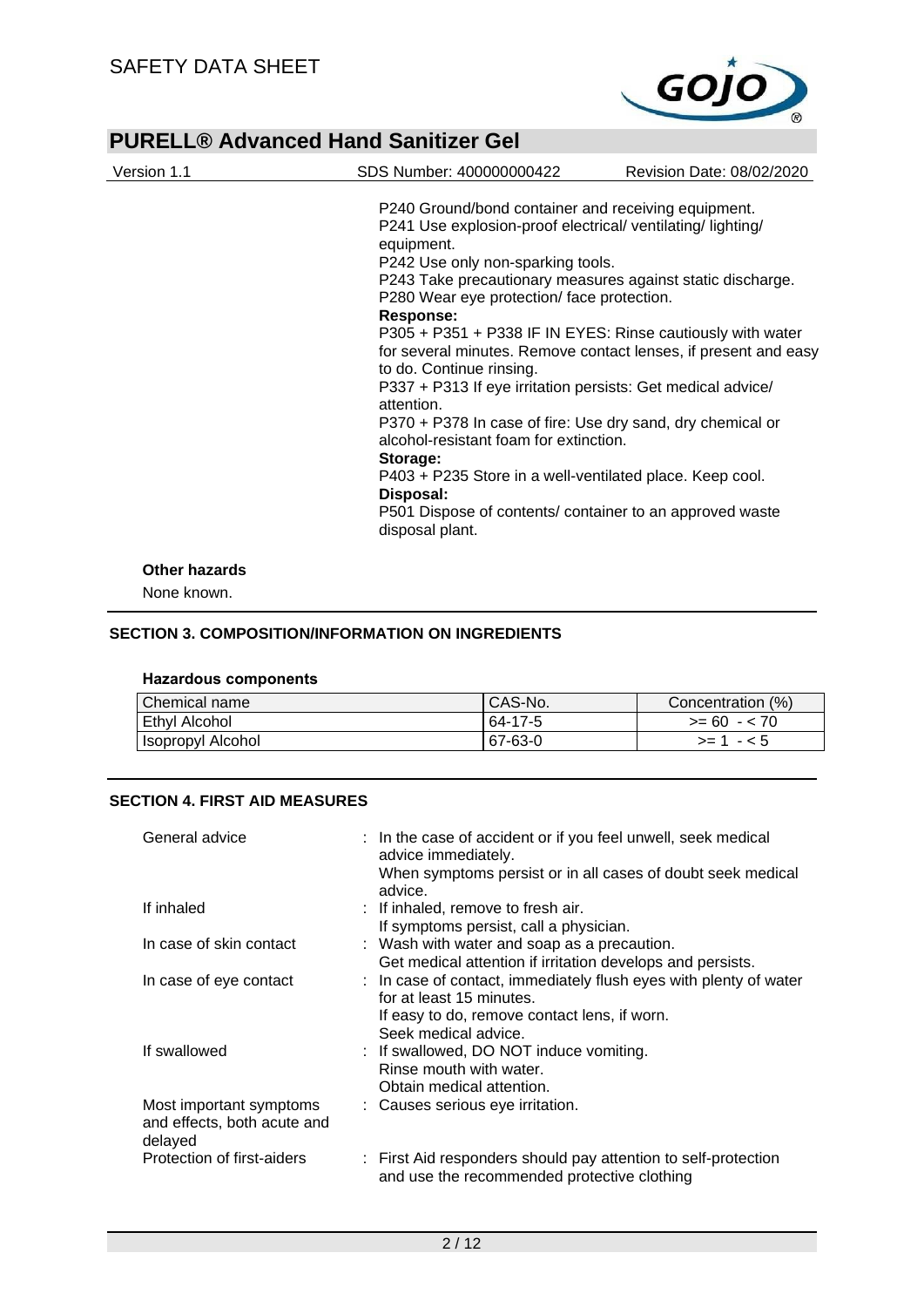

Version 1.1 SDS Number: 400000000422 Revision Date: 08/02/2020

#### **SECTION 5. FIREFIGHTING MEASURES**

| Suitable extinguishing media                     |   | : Water spray<br>Alcohol-resistant foam<br>Dry chemical<br>Carbon dioxide (CO2)                                                                                                                                                                                                                                    |
|--------------------------------------------------|---|--------------------------------------------------------------------------------------------------------------------------------------------------------------------------------------------------------------------------------------------------------------------------------------------------------------------|
| Unsuitable extinguishing<br>media                |   | High volume water jet                                                                                                                                                                                                                                                                                              |
| Specific hazards during<br>firefighting          |   | : Do not use a solid water stream as it may scatter and spread<br>fire.<br>Cool closed containers exposed to fire with water spray.<br>Flash back possible over considerable distance.<br>May form explosive mixtures in air.<br>Exposure to decomposition products may be a hazard to<br>health.<br>Carbon oxides |
| Hazardous combustion<br>products                 |   | : Carbon oxides                                                                                                                                                                                                                                                                                                    |
| Specific extinguishing<br>methods                |   | : Use extinguishing measures that are appropriate to local<br>circumstances and the surrounding environment.<br>Use water spray to cool unopened containers.                                                                                                                                                       |
| Further information                              |   | : Collect contaminated fire extinguishing water separately. This<br>must not be discharged into drains.<br>Fire residues and contaminated fire extinguishing water must<br>be disposed of in accordance with local regulations.                                                                                    |
| Special protective equipment<br>for firefighters | ÷ | In the event of fire, wear self-contained breathing apparatus.<br>Use personal protective equipment.                                                                                                                                                                                                               |

#### **SECTION 6. ACCIDENTAL RELEASE MEASURES**

| Personal precautions,<br>protective equipment and<br>emergency procedures | : Use personal protective equipment.<br>Ensure adequate ventilation.<br>Remove all sources of ignition.<br>Evacuate personnel to safe areas.<br>Keep people away from and upwind of spill/leak.<br>Material can create slippery conditions.                                                                 |
|---------------------------------------------------------------------------|-------------------------------------------------------------------------------------------------------------------------------------------------------------------------------------------------------------------------------------------------------------------------------------------------------------|
| Environmental precautions                                                 | : Discharge into the environment must be avoided.<br>Prevent further leakage or spillage if safe to do so.<br>Retain and dispose of contaminated wash water.<br>Local authorities should be advised if significant spillages<br>cannot be contained.                                                        |
| Methods and materials for<br>containment and cleaning up                  | Non-sparking tools should be used.<br>Soak up with inert absorbent material.<br>Suppress (knock down) gases/vapours/mists with a water<br>spray jet.<br>Keep in suitable, closed containers for disposal.<br>Clean contaminated floors and objects thoroughly while<br>observing environmental regulations. |

### **SECTION 7. HANDLING AND STORAGE**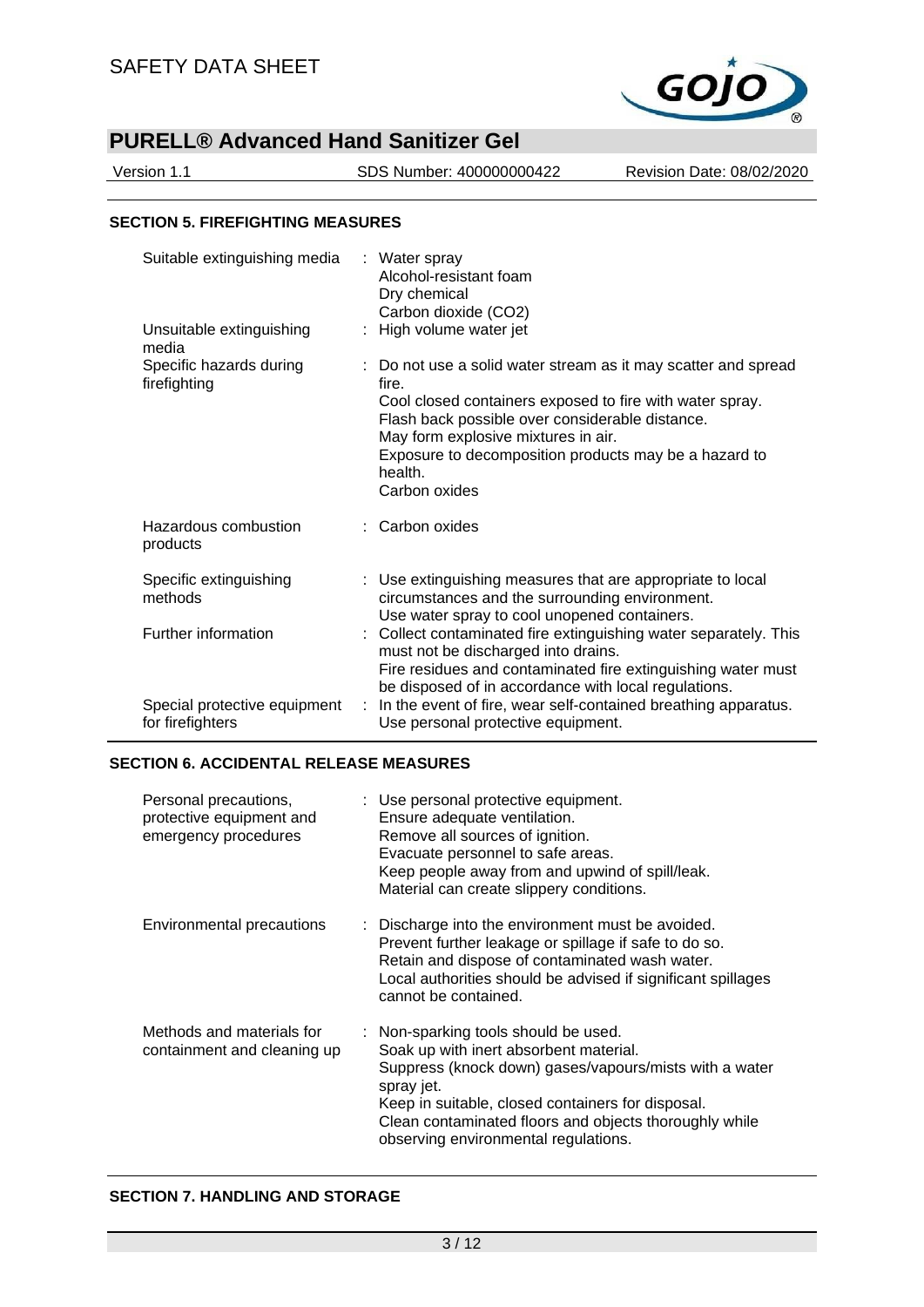

| Version 1.1                 | SDS Number: 400000000422                                                                                                                                                                                                                           | Revision Date: 08/02/2020 |  |
|-----------------------------|----------------------------------------------------------------------------------------------------------------------------------------------------------------------------------------------------------------------------------------------------|---------------------------|--|
| Advice on safe handling     | : For personal protection see section 8.<br>Keep away from heat.<br>Use with local exhaust ventilation.<br>Avoid contact with eyes.                                                                                                                |                           |  |
| Conditions for safe storage | : Take measures to prevent the build up of electrostatic charge.<br>Keep in properly labelled containers.<br>Keep container tightly closed in a dry and well-ventilated<br>place.<br>Store in accordance with the particular national regulations. |                           |  |

## **SECTION 8. EXPOSURE CONTROLS/PERSONAL PROTECTION**

## **Components with workplace control parameters**

| Components               | CAS-No. | Value type<br>(Form of<br>exposure) | Control<br>parameters /<br>Permissible<br>concentration | <b>Basis</b>     |
|--------------------------|---------|-------------------------------------|---------------------------------------------------------|------------------|
| <b>Ethyl Alcohol</b>     | 64-17-5 | <b>TWA</b>                          | 1,000 ppm<br>1,900 mg/m3                                | <b>NIOSH REL</b> |
|                          |         | <b>TWA</b>                          | 1,000 ppm<br>1,900 mg/m3                                | OSHA Z-1         |
|                          |         | <b>STEL</b>                         | 1,000 ppm                                               | <b>ACGIH</b>     |
| <b>Isopropyl Alcohol</b> | 67-63-0 | <b>TWA</b>                          | 200 ppm                                                 | <b>ACGIH</b>     |
|                          |         | <b>STEL</b>                         | 400 ppm                                                 | <b>ACGIH</b>     |
|                          |         | <b>TWA</b>                          | 400 ppm<br>980 mg/m3                                    | <b>NIOSH REL</b> |
|                          |         | <b>ST</b>                           | 500 ppm<br>1,225 mg/m3                                  | <b>NIOSH REL</b> |
|                          |         | <b>TWA</b>                          | 400 ppm<br>980 mg/m3                                    | OSHA Z-1         |

#### **Biological occupational exposure limits**

| Components        | CAS-No. | Control<br>parameters | <b>Biological</b><br>specimen | Samplin<br>q time                            | Permissible<br>concentratio | <b>Basis</b>               |
|-------------------|---------|-----------------------|-------------------------------|----------------------------------------------|-----------------------------|----------------------------|
| Isopropyl Alcohol | 67-63-0 | Acetone               | Urine                         | End of<br>shift at<br>end of<br>workwee<br>ĸ | $40 \text{ mg/l}$           | <b>ACGIH</b><br><b>BEI</b> |

### **Personal protective equipment**

| Respiratory protection   | : No personal respiratory protective equipment normally<br>required.                                                                                                                                                                               |
|--------------------------|----------------------------------------------------------------------------------------------------------------------------------------------------------------------------------------------------------------------------------------------------|
| Hand protection          |                                                                                                                                                                                                                                                    |
| <b>Remarks</b>           | : No special protective equipment required.                                                                                                                                                                                                        |
| Eye protection           | : Wear face-shield and protective suit for abnormal processing<br>problems.                                                                                                                                                                        |
| Skin and body protection | : No special measures necessary provided product is used<br>correctly.                                                                                                                                                                             |
| Protective measures      | : Choose body protection in relation to its type, to the<br>concentration and amount of dangerous substances, and to<br>the specific work-place.<br>Ensure that eye flushing systems and safety showers are<br>located close to the working place. |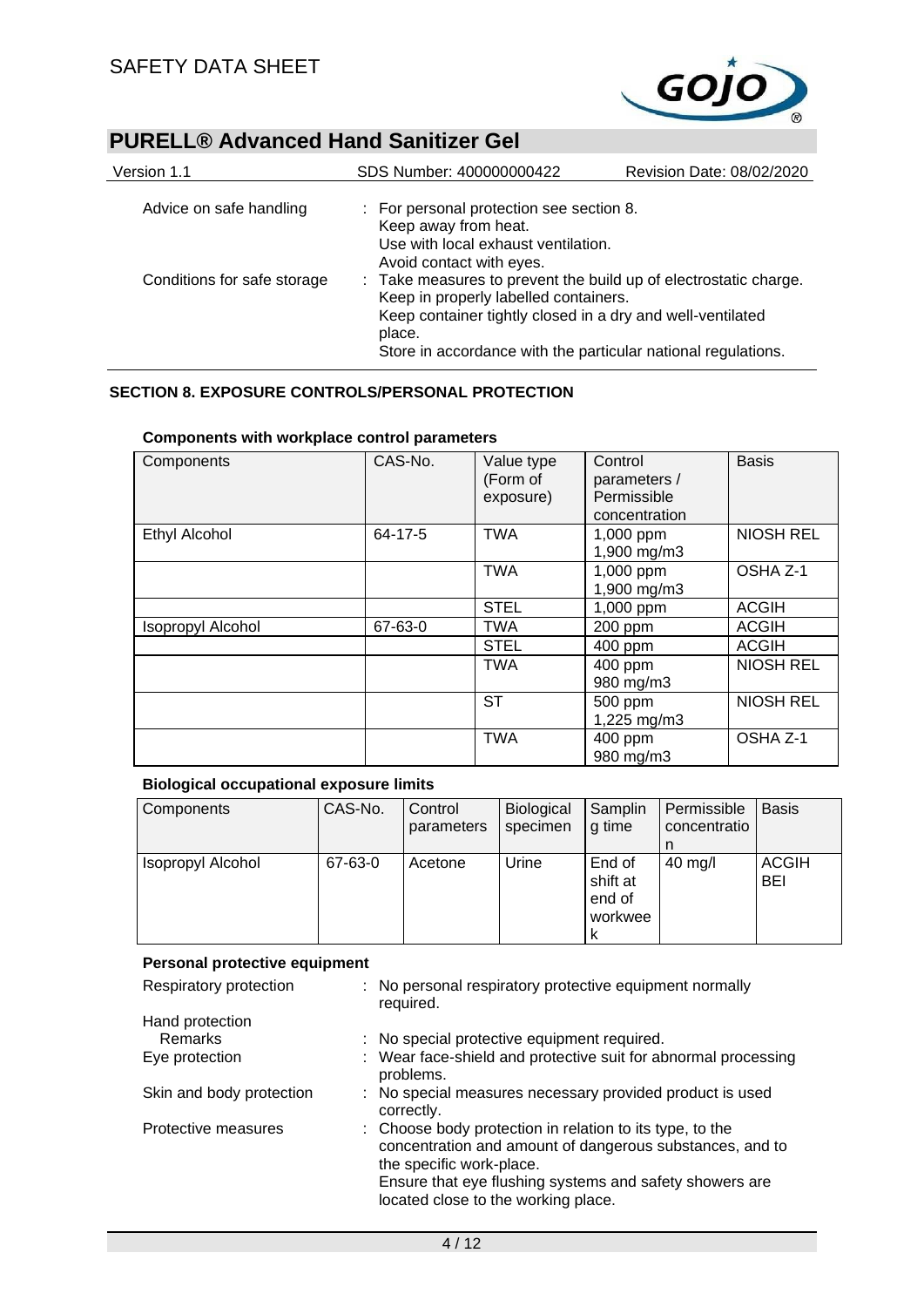

| Version 1.1                                                 | SDS Number: 400000000422                                                                                | Revision Date: 08/02/2020 |
|-------------------------------------------------------------|---------------------------------------------------------------------------------------------------------|---------------------------|
| Hygiene measures                                            | : Handle in accordance with good industrial hygiene and safety<br>practice.<br>Avoid contact with eyes. |                           |
| <b>SECTION 9. PHYSICAL AND CHEMICAL PROPERTIES</b>          |                                                                                                         |                           |
| Appearance<br>Colour<br>Odour<br><b>Odour Threshold</b>     | liquid<br>clear, colourless, light yellow<br>citrus<br>No data available                                |                           |
| pH                                                          | $6.5 - 8.5$                                                                                             |                           |
| Melting point/freezing point<br>Boiling point/boiling range | No data available<br>70.00 °C                                                                           |                           |
| Flash point                                                 | : $25.00 °C$                                                                                            |                           |
| Evaporation rate                                            | No data available                                                                                       |                           |
| Flammability (solid, gas)                                   | : Not applicable                                                                                        |                           |
| Flammability (liquids)                                      |                                                                                                         |                           |
| Upper explosion limit                                       | No data available                                                                                       |                           |
| Lower explosion limit                                       | No data available                                                                                       |                           |
| Vapour pressure                                             | No data available                                                                                       |                           |
| Relative vapour density                                     | No data available                                                                                       |                           |
| Density                                                     | 0.8743 g/cm3                                                                                            |                           |
| Solubility(ies)<br>Water solubility                         | : soluble                                                                                               |                           |
| Partition coefficient: n-<br>octanol/water                  | Not applicable                                                                                          |                           |
| Auto-ignition temperature                                   | not determined                                                                                          |                           |
| Thermal decomposition                                       | The substance or mixture is not classified self-reactive.                                               |                           |
| Viscosity<br>Viscosity, kinematic                           | : $3500 - 23000$ mm2/s (20 °C)                                                                          |                           |
| <b>Explosive properties</b>                                 | Not explosive                                                                                           |                           |
| Oxidizing properties                                        | The substance or mixture is not classified as oxidizing.                                                |                           |

## **SECTION 10. STABILITY AND REACTIVITY**

| Reactivity         | : Not classified as a reactivity hazard. |
|--------------------|------------------------------------------|
| Chemical stability | : Stable under normal conditions.        |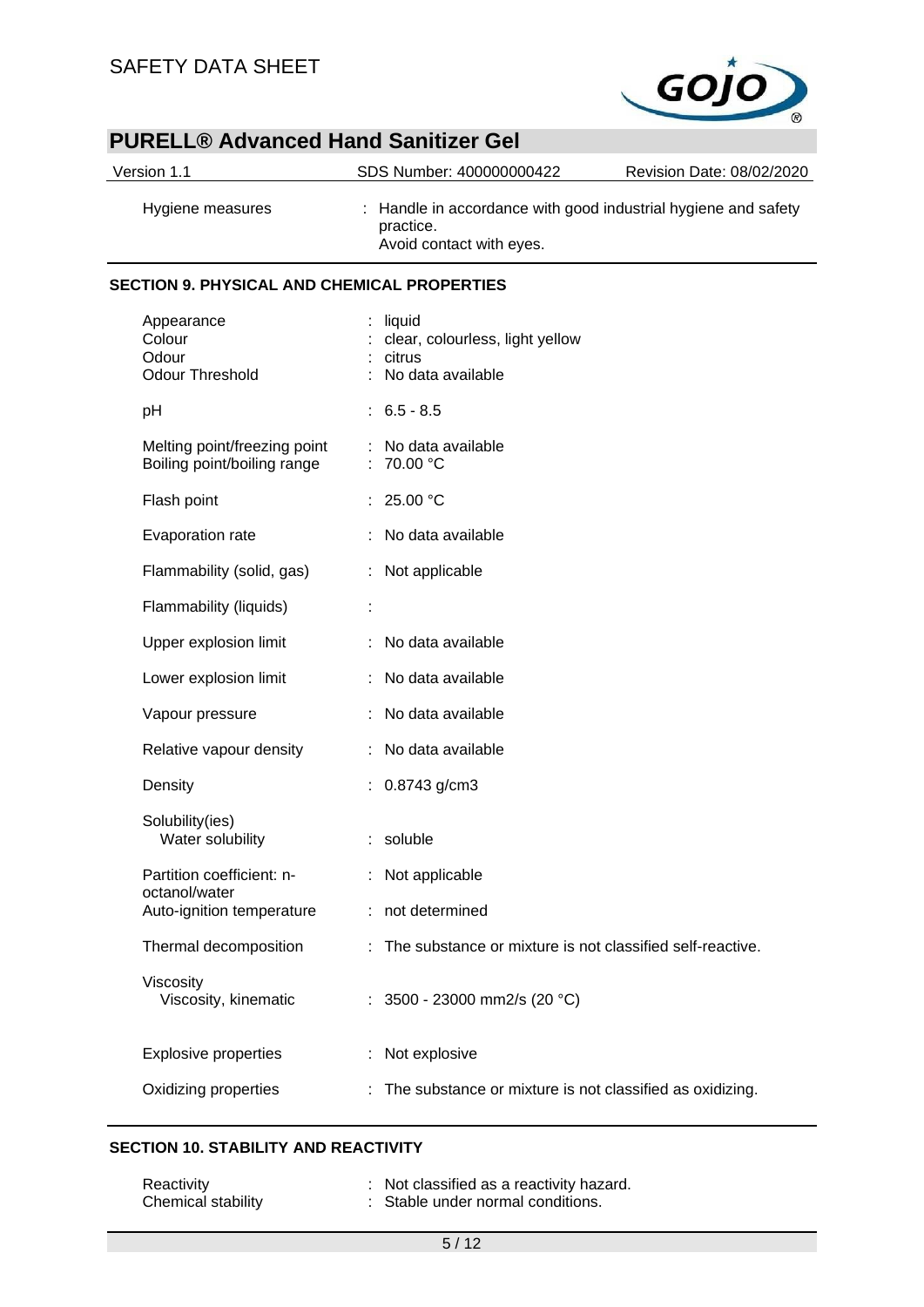

| Version 1.1                                                                          | SDS Number: 400000000422                                                                             | Revision Date: 08/02/2020 |
|--------------------------------------------------------------------------------------|------------------------------------------------------------------------------------------------------|---------------------------|
| Possibility of hazardous<br>reactions                                                | : Vapours may form explosive mixture with air.                                                       |                           |
| Conditions to avoid<br>Incompatible materials<br>Hazardous decomposition<br>products | : Heat, flames and sparks.<br>: Oxidizing agents<br>: No hazardous decomposition products are known. |                           |

### **SECTION 11. TOXICOLOGICAL INFORMATION**

| Information on likely routes of exposure<br>Inhalation<br>Skin contact<br>Eye contact |  |                                                                           |  |  |
|---------------------------------------------------------------------------------------|--|---------------------------------------------------------------------------|--|--|
| <b>Acute toxicity</b>                                                                 |  |                                                                           |  |  |
| Not classified based on available information.                                        |  |                                                                           |  |  |
| <b>Product:</b><br>Acute oral toxicity                                                |  | : Acute toxicity estimate : $> 5,000$ mg/kg<br>Method: Calculation method |  |  |
| <b>Components:</b>                                                                    |  |                                                                           |  |  |
| <b>Ethyl Alcohol:</b>                                                                 |  |                                                                           |  |  |
| Acute oral toxicity                                                                   |  | : LD50 (Rat): $>$ 5,000 mg/kg                                             |  |  |
| Acute inhalation toxicity                                                             |  | : LC50 (Rat): 124.7 mg/l<br>Exposure time: 4 h<br>Test atmosphere: vapour |  |  |
| <b>Isopropyl Alcohol:</b>                                                             |  |                                                                           |  |  |
| Acute oral toxicity                                                                   |  | : LD50 (Rat): $>$ 5,000 mg/kg                                             |  |  |
| Acute inhalation toxicity                                                             |  | : LC50 (Rat): 72.6 mg/l<br>Exposure time: 4 h<br>Test atmosphere: vapour  |  |  |
| Acute dermal toxicity                                                                 |  | : LD50 (Rat): $>$ 5,000 mg/kg                                             |  |  |

## **Skin corrosion/irritation**

Not classified based on available information.

## **Components:**

**Ethyl Alcohol:** Species: Rabbit Method: OECD Test Guideline 404 Result: No skin irritation

#### **Isopropyl Alcohol:**

Species: Rabbit Result: No skin irritation

#### **Serious eye damage/eye irritation**

Causes serious eye irritation.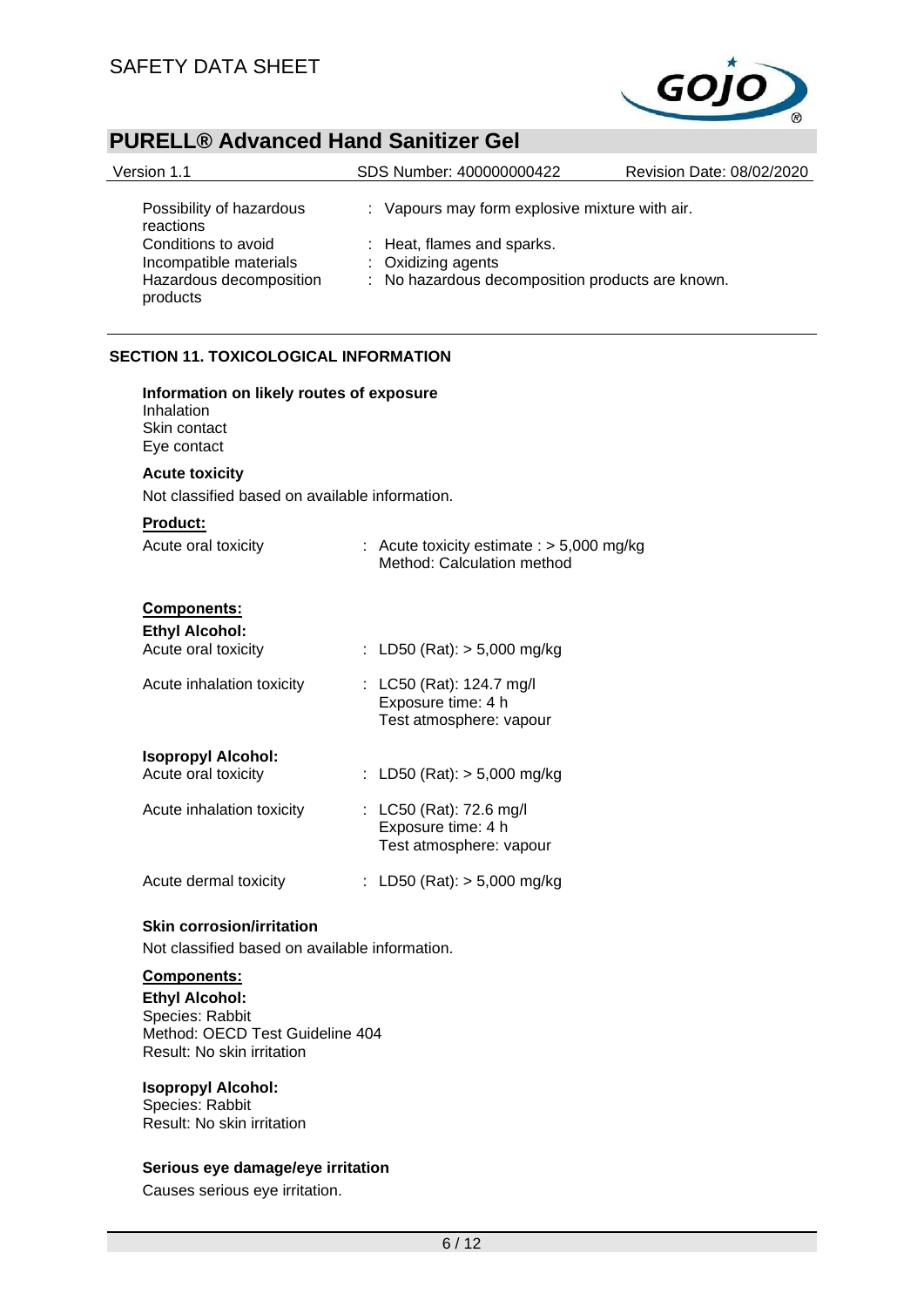

Version 1.1 SDS Number: 400000000422 Revision Date: 08/02/2020

## **Components:**

**Ethyl Alcohol:** Species: Rabbit Result: Irritation to eyes, reversing within 21 days Method: OECD Test Guideline 405

### **Isopropyl Alcohol:**

Species: Rabbit Result: Irritation to eyes, reversing within 21 days

#### **Respiratory or skin sensitisation**

Skin sensitisation: Not classified based on available information. Respiratory sensitisation: Not classified based on available information.

## **Components:**

#### **Ethyl Alcohol:**

Test Type: Local lymph node assay (LLNA) Exposure routes: Skin contact Species: Mouse Result: negative

#### **Isopropyl Alcohol:**

Test Type: Buehler Test Exposure routes: Skin contact Species: Guinea pig Method: OECD Test Guideline 406 Result: negative

#### **Germ cell mutagenicity**

Not classified based on available information.

## **Components:**

| <b>Ethyl Alcohol:</b>     | : Test Type: In vitro mammalian cell gene mutation test                                                                                                                        |
|---------------------------|--------------------------------------------------------------------------------------------------------------------------------------------------------------------------------|
| Genotoxicity in vitro     | Result: negative                                                                                                                                                               |
| Genotoxicity in vivo      | : Test Type: Rodent dominant lethal test (germ cell) (in vivo)<br>Test species: Mouse<br>Application Route: Ingestion<br>Result: negative                                      |
| <b>Isopropyl Alcohol:</b> | : Test Type: Bacterial reverse mutation assay (AMES)                                                                                                                           |
| Genotoxicity in vitro     | Result: negative                                                                                                                                                               |
| Genotoxicity in vivo      | : Test Type: Mammalian erythrocyte micronucleus test (in vivo<br>cytogenetic assay)<br>Test species: Mouse<br>Application Route: Intraperitoneal injection<br>Result: negative |

#### **Carcinogenicity**

Not classified based on available information.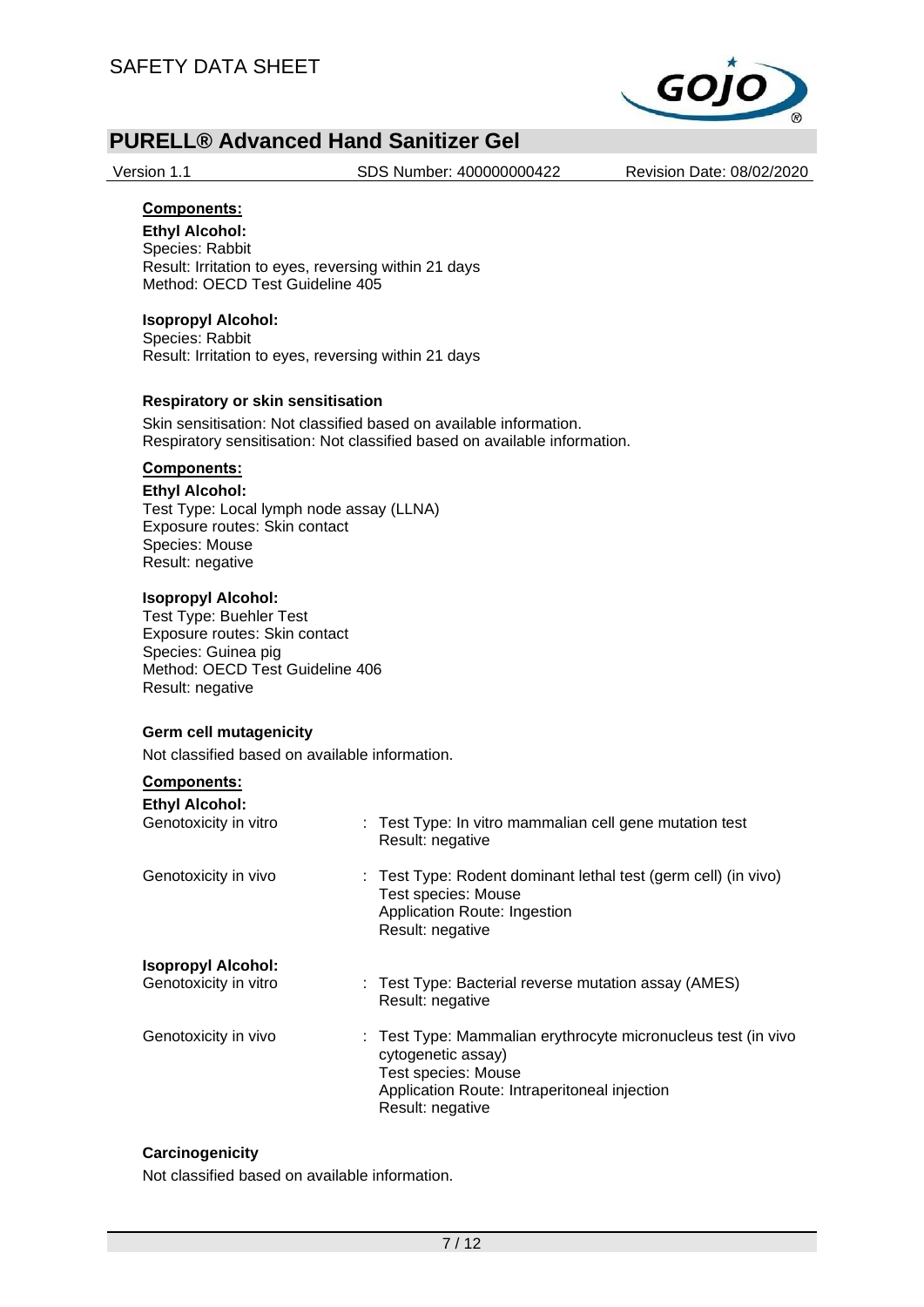

| Version 1.1                                                                                                                                                       | SDS Number: 400000000422                                                                                                                                      | Revision Date: 08/02/2020 |
|-------------------------------------------------------------------------------------------------------------------------------------------------------------------|---------------------------------------------------------------------------------------------------------------------------------------------------------------|---------------------------|
| Components:<br><b>Isopropyl Alcohol:</b><br>Species: Rat<br>Application Route: inhalation (vapour)<br>Exposure time: 104 weeks<br>Method: OECD Test Guideline 451 |                                                                                                                                                               |                           |
| Result: negative                                                                                                                                                  |                                                                                                                                                               |                           |
| <b>IARC</b>                                                                                                                                                       | No component of this product present at levels greater than or<br>equal to 0.1% is identified as probable, possible or confirmed<br>human carcinogen by IARC. |                           |
| <b>OSHA</b>                                                                                                                                                       | No component of this product present at levels greater than or<br>equal to 0.1% is identified as a carcinogen or potential<br>carcinogen by OSHA.             |                           |
| <b>NTP</b>                                                                                                                                                        | No component of this product present at levels greater than or<br>equal to 0.1% is identified as a known or anticipated carcinogen<br>by NTP.                 |                           |
| <b>Reproductive toxicity</b><br>Not classified based on available information.<br>Components:<br><b>Ethyl Alcohol:</b><br>Effects on fertility                    | : Test Type: Two-generation reproduction toxicity study<br>Species: Mouse<br>Application Route: Ingestion<br>Method: OECD Test Guideline 416                  |                           |
|                                                                                                                                                                   | Result: negative                                                                                                                                              |                           |
| <b>Isopropyl Alcohol:</b><br>Effects on fertility                                                                                                                 | : Test Type: Two-generation reproduction toxicity study<br>Species: Rat<br>Application Route: Ingestion<br>Result: negative                                   |                           |
| Effects on foetal<br>development                                                                                                                                  | Test Type: Embryo-foetal development<br>Species: Rat<br>Application Route: Ingestion<br>Result: negative                                                      |                           |
| <b>STOT - single exposure</b><br>Not classified based on available information.                                                                                   |                                                                                                                                                               |                           |

**Components:**

**Isopropyl Alcohol:** Assessment: May cause drowsiness or dizziness.

### **STOT - repeated exposure**

Not classified based on available information.

**Repeated dose toxicity**

#### **Components:**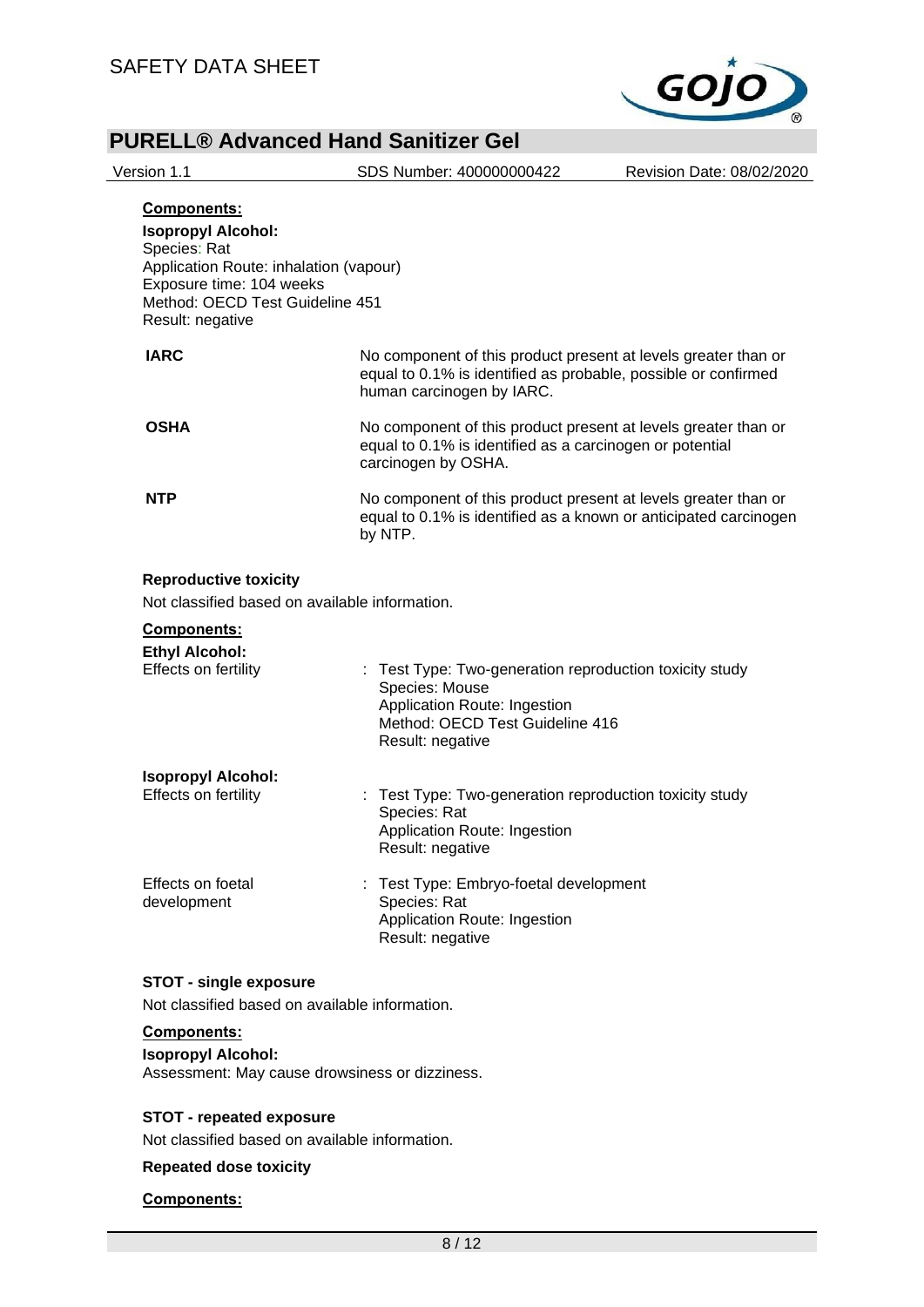

Version 1.1 SDS Number: 400000000422 Revision Date: 08/02/2020

#### **Ethyl Alcohol:**

Species: Rat NOAEL: 2,400 mg/kg Application Route: Ingestion Exposure time: 2 y

### **Isopropyl Alcohol:**

Species: Rat NOAEL: 5000 ppm Application Route: inhalation (vapour) Exposure time: 104 w Method: OECD Test Guideline 413

#### **Aspiration toxicity**

Not classified based on available information.

### **SECTION 12. ECOLOGICAL INFORMATION**

#### **Ecotoxicity**

| <b>Components:</b>                                       |  |                                                                                                                     |
|----------------------------------------------------------|--|---------------------------------------------------------------------------------------------------------------------|
| <b>Ethyl Alcohol:</b><br>Toxicity to fish                |  | : LC50 (Pimephales promelas (fathead minnow)): > 1,000 mg/l<br>Exposure time: 96 h                                  |
| Toxicity to daphnia and other<br>aquatic invertebrates   |  | $\therefore$ EC50 (Daphnia magna (Water flea)): > 1,000 mg/l<br>Exposure time: 48 h                                 |
| Toxicity to algae                                        |  | : EC50 (Chlorella vulgaris (Fresh water algae)): 275 mg/l<br>Exposure time: 72 h<br>Method: OECD Test Guideline 201 |
| aquatic invertebrates                                    |  | Toxicity to daphnia and other : NOEC (Daphnia magna (Water flea)): 9.6 mg/l<br>Exposure time: 9 d                   |
| (Chronic toxicity)<br>Toxicity to bacteria               |  | : EC50 (Photobacterium phosphoreum): 32.1 mg/l<br>Exposure time: 0.25 h                                             |
| <b>Isopropyl Alcohol:</b><br>Toxicity to fish            |  | : LC50 (Pimephales promelas (fathead minnow)): 10,000 mg/l<br>Exposure time: 96 h                                   |
| aquatic invertebrates                                    |  | Toxicity to daphnia and other : EC50 (Daphnia magna (Water flea)): > 10,000 mg/l<br>Exposure time: 24 h             |
| Toxicity to bacteria                                     |  | $\therefore$ EC50 (Pseudomonas putida): > 1,050 mg/l<br>Exposure time: 16 h                                         |
| <b>Persistence and degradability</b>                     |  |                                                                                                                     |
| Components:<br><b>Ethyl Alcohol:</b><br>Biodegradability |  | : Result: Readily biodegradable.                                                                                    |

Biodegradation: 84 %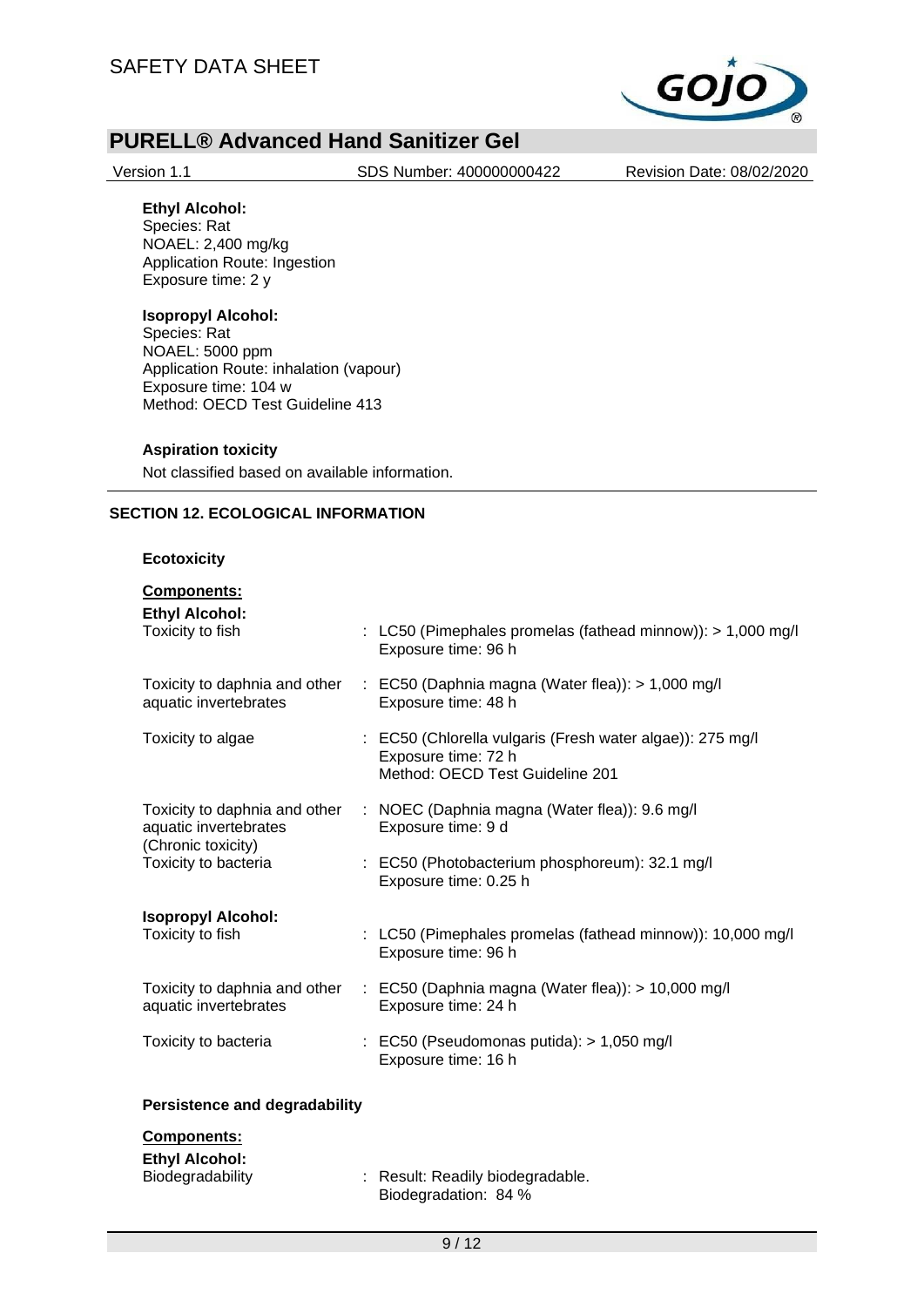

## **PURELL® Advanced Hand Sanitizer Gel** Version 1.1 SDS Number: 400000000422 Revision Date: 08/02/2020 Exposure time: 20 d **Isopropyl Alcohol:** : Result: rapidly degradable **Bioaccumulative potential Components: Ethyl Alcohol:** Partition coefficient: noctanol/water : log Pow: -0.35 **Isopropyl Alcohol:** Partition coefficient: noctanol/water : log Pow: 0.05 **Mobility in soil** No data available **Other adverse effects** No data available **Product:** Regulation 40 CFR Protection of Environment; Part 82 Protection of Stratospheric Ozone - CAA Section 602 Class I Substances Remarks This product neither contains, nor was manufactured with a Class I or Class II ODS as defined by the U.S. Clean Air Act Section 602 (40 CFR 82, Subpt. A, App.A + B).

### **SECTION 13. DISPOSAL CONSIDERATIONS**

| <b>Disposal methods</b>                       |                                                                                                                                                                                            |
|-----------------------------------------------|--------------------------------------------------------------------------------------------------------------------------------------------------------------------------------------------|
| Waste from residues<br>Contaminated packaging | : Dispose of in accordance with local regulations.<br>: Dispose of as unused product.<br>Empty containers should be taken to an approved waste<br>handling site for recycling or disposal. |

#### **SECTION 14. TRANSPORT INFORMATION**

| <b>International Regulation</b>             |                        |
|---------------------------------------------|------------------------|
| <b>IATA-DGR</b>                             |                        |
| UN/ID No.                                   | $:$ UN 1987            |
| Proper shipping name                        | $:$ Alcohols, n.o.s.   |
|                                             | (Ethanol, Propan-2-ol) |
| Class                                       | : 3                    |
| Packing group                               | : III                  |
| Packing instruction (cargo<br>aircraft)     | 366                    |
| Packing instruction<br>(passenger aircraft) | $\therefore$ 355       |
| <b>IMDG-Code</b>                            |                        |
| UN number                                   | UN 1987                |
|                                             |                        |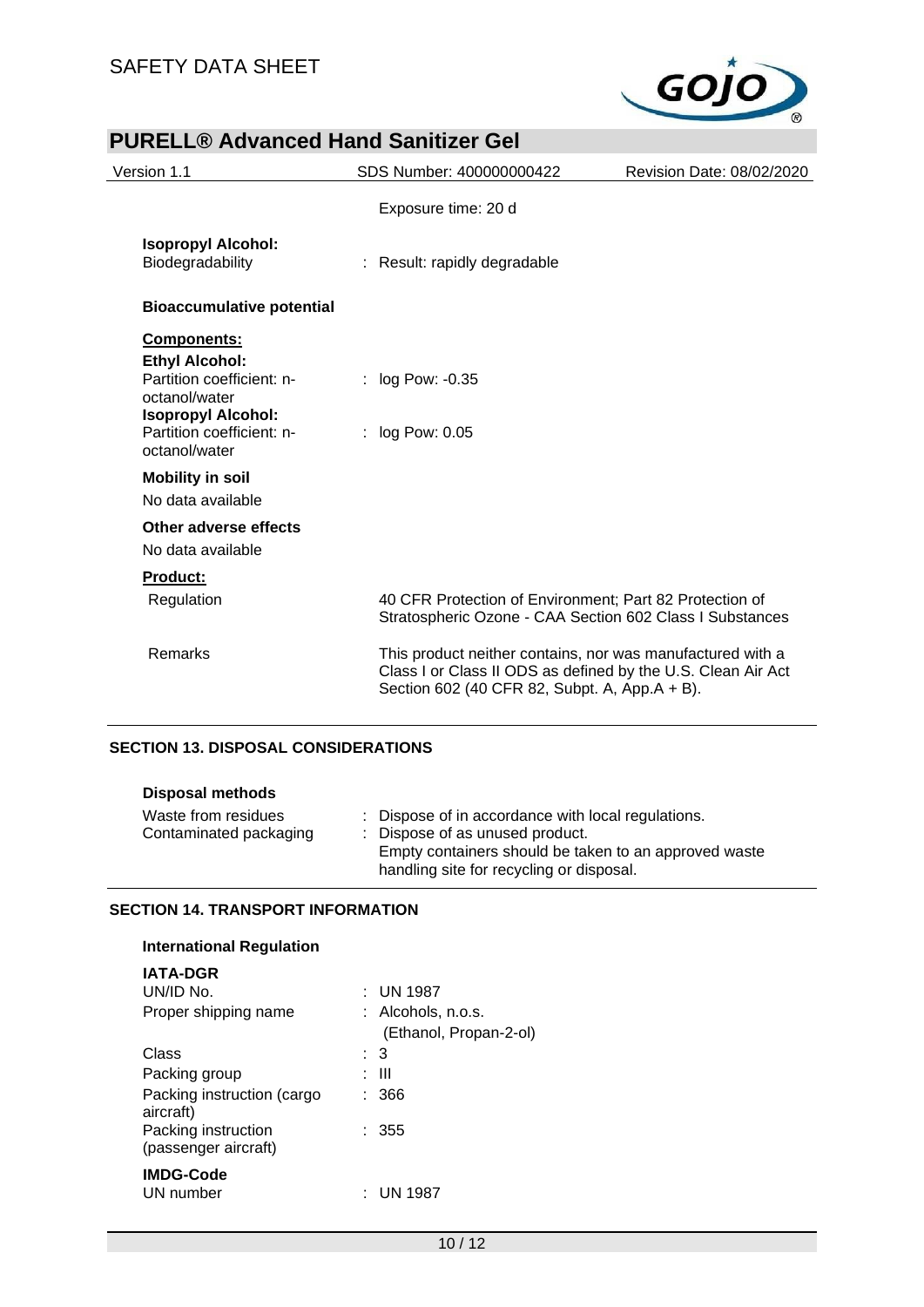

| Version 1.1                                                                                                               | SDS Number: 400000000422                                                        | Revision Date: 08/02/2020 |
|---------------------------------------------------------------------------------------------------------------------------|---------------------------------------------------------------------------------|---------------------------|
| Proper shipping name                                                                                                      | : ALCOHOLS, N.O.S.<br>(Ethanol, Propan-2-ol)                                    |                           |
| Class<br>Packing group<br>Labels<br>EmS Code<br>Marine pollutant<br><b>National Regulations</b>                           | $\therefore$ 3<br>: III<br>3<br>$: F-E, S-D$<br>: no                            |                           |
| <b>49 CFR</b><br>UN/ID/NA number<br>Proper shipping name<br>Class<br>Packing group<br><b>ERG Code</b><br>Marine pollutant | $:$ UN 1987<br>$:$ Alcohols, n.o.s.<br>$\therefore$ 3<br>: III<br>: 127<br>: no |                           |

### **SECTION 15. REGULATORY INFORMATION**

#### **EPCRA - Emergency Planning and Community Right-to-Know Act**

| SARA 311/312 Hazards | $\pm$ Fire Hazard<br>Acute Health Hazard                                                                     |         |          |
|----------------------|--------------------------------------------------------------------------------------------------------------|---------|----------|
| <b>SARA 302</b>      | : No chemicals in this material are subject to the reporting<br>requirements of SARA Title III, Section 302. |         |          |
| <b>SARA 313</b>      | : The following components are subject to reporting levels<br>established by SARA Title III, Section 313:    |         |          |
|                      | Isopropyl Alcohol                                                                                            | 67-63-0 | 3.4086 % |

#### **Clean Air Act**

This product does not contain any hazardous air pollutants (HAP), as defined by the U.S. Clean Air Act Section 12 (40 CFR 61). This product does not contain any chemicals listed under the U.S. Clean Air Act Section 112(r) for

Accidental Release Prevention (40 CFR 68.130, Subpart F). The following chemical(s) are listed under the U.S. Clean Air Act Section 111 SOCMI Intermediate or Final VOC's (40 CFR 60.489):

| Ethyl Alcohol                                                                                          | 64-17-5 | 65.2821 % |
|--------------------------------------------------------------------------------------------------------|---------|-----------|
| Isopropyl Alcohol                                                                                      | 67-63-0 | 3.4086 %  |
| This product does not contain any $V\cap C$ exemptions listed under the $\Box S$ $\cap$ lean $\Lambda$ |         |           |

This product does not contain any VOC exemptions listed under the U.S. Clean Air Act Section 450.

| <b>California Prop 65</b> | This product does not require a warning label under California |
|---------------------------|----------------------------------------------------------------|
|                           | Proposition 65.                                                |

| The components of this product are reported in the following inventories: |                                                         |  |  |
|---------------------------------------------------------------------------|---------------------------------------------------------|--|--|
| <b>TSCA</b>                                                               | : On TSCA Inventory                                     |  |  |
| CH INV                                                                    | : On the inventory, or in compliance with the inventory |  |  |
| <b>AICS</b>                                                               | : On the inventory, or in compliance with the inventory |  |  |